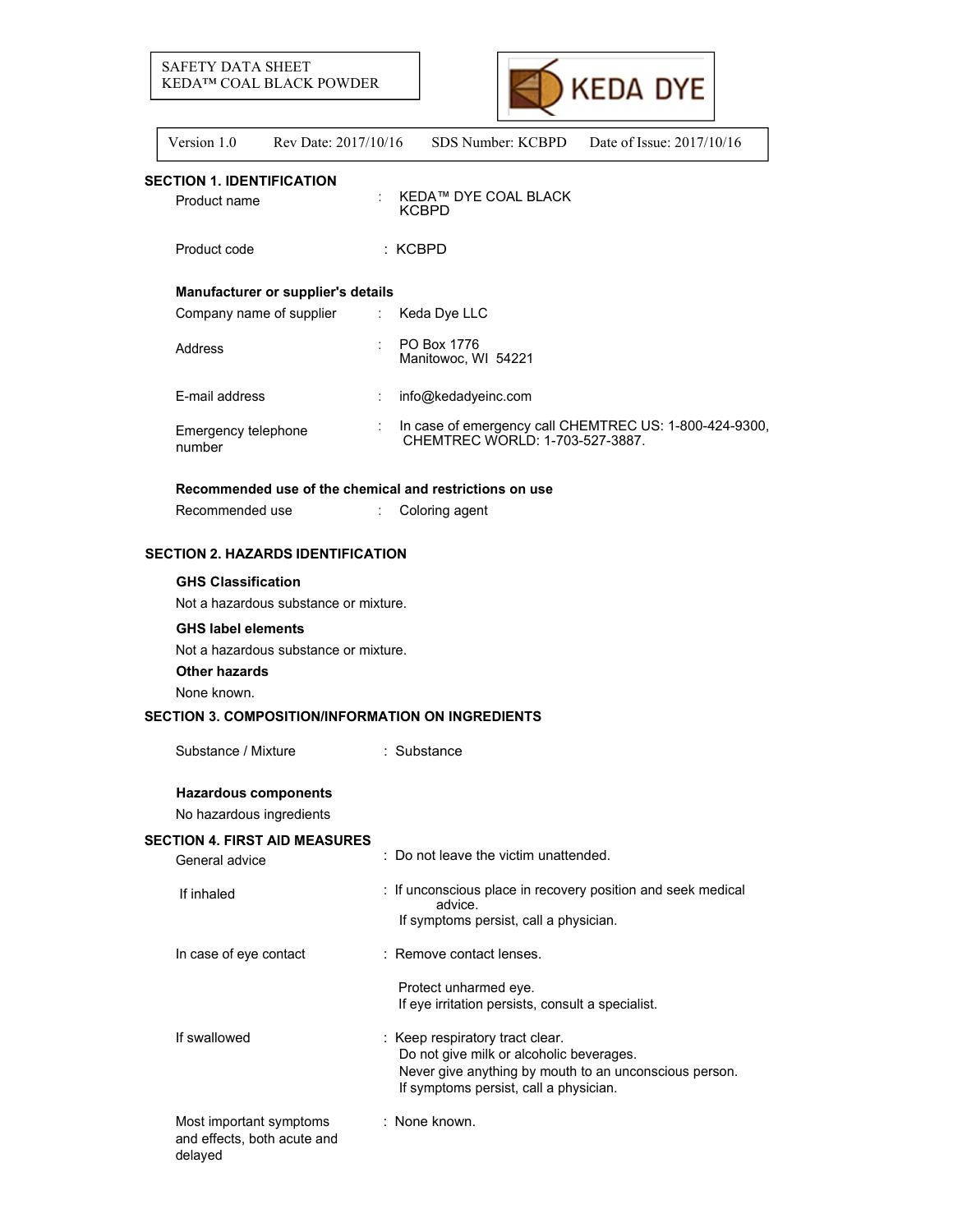

| Version 1.0                                                               | Rev Date: 2017/10/16                          |  | SDS Number: KCBPD<br>Date of Issue: 2017/10/16                                                                                                         |  |  |  |  |
|---------------------------------------------------------------------------|-----------------------------------------------|--|--------------------------------------------------------------------------------------------------------------------------------------------------------|--|--|--|--|
|                                                                           | <b>SECTION 5. FIREFIGHTING MEASURES</b>       |  |                                                                                                                                                        |  |  |  |  |
| Further information                                                       |                                               |  | : Standard procedure for chemical fires.<br>Use extinguishing measures that are appropriate to local<br>circumstances and the surrounding environment. |  |  |  |  |
| for firefighters                                                          | Special protective equipment                  |  | : Wear self contained breathing apparatus for fire fighting if<br>necessary.                                                                           |  |  |  |  |
|                                                                           | <b>SECTION 6. ACCIDENTAL RELEASE MEASURES</b> |  |                                                                                                                                                        |  |  |  |  |
| Personal precautions,<br>protective equipment and<br>emergency procedures |                                               |  | : Avoid dust formation.                                                                                                                                |  |  |  |  |
| Methods and materials for                                                 | containment and cleaning up                   |  | : Pick up and arrange disposal without creating dust.<br>Sweep up and shovel.<br>Keep in suitable, closed containers for disposal.                     |  |  |  |  |
| <b>SECTION 7. HANDLING AND STORAGE</b>                                    |                                               |  |                                                                                                                                                        |  |  |  |  |
| fire and explosion                                                        | Advice on protection against                  |  | : Provide appropriate exhaust ventilation at places where dust<br>is formed.                                                                           |  |  |  |  |
| Advice on safe handling                                                   |                                               |  | : For personal protection see section 8.<br>Smoking, eating and drinking should be prohibited in the<br>application area.                              |  |  |  |  |
| Conditions for safe storage                                               |                                               |  | : Electrical installations / working materials must comply with<br>the technological safety standards.                                                 |  |  |  |  |
| Materials to avoid                                                        |                                               |  | : No materials to be especially mentioned.                                                                                                             |  |  |  |  |
|                                                                           |                                               |  | <b>SECTION 8. EXPOSURE CONTROLS/PERSONAL PROTECTION</b>                                                                                                |  |  |  |  |
| Components with workplace control parameters                              |                                               |  |                                                                                                                                                        |  |  |  |  |
| Contains no substances with occupational exposure limit values.           |                                               |  |                                                                                                                                                        |  |  |  |  |

# **Personal protective equipment**

| Respiratory protection                                    | : No personal respiratory protective equipment normally<br>required. |
|-----------------------------------------------------------|----------------------------------------------------------------------|
| Eye protection                                            | : Safety glasses                                                     |
| Skin and body protection                                  | : Protective suit                                                    |
| Hygiene measures                                          | : General industrial hygiene practice.                               |
| SECTION 9. PHYSICAL AND CHEMICAL PROPERTIES<br>Appearance | : powder                                                             |

Color : black

# **SECTION 10. STABILITY AND REACTIVITY**

Reactivity **Reactivity** : No decomposition if stored and applied as directed.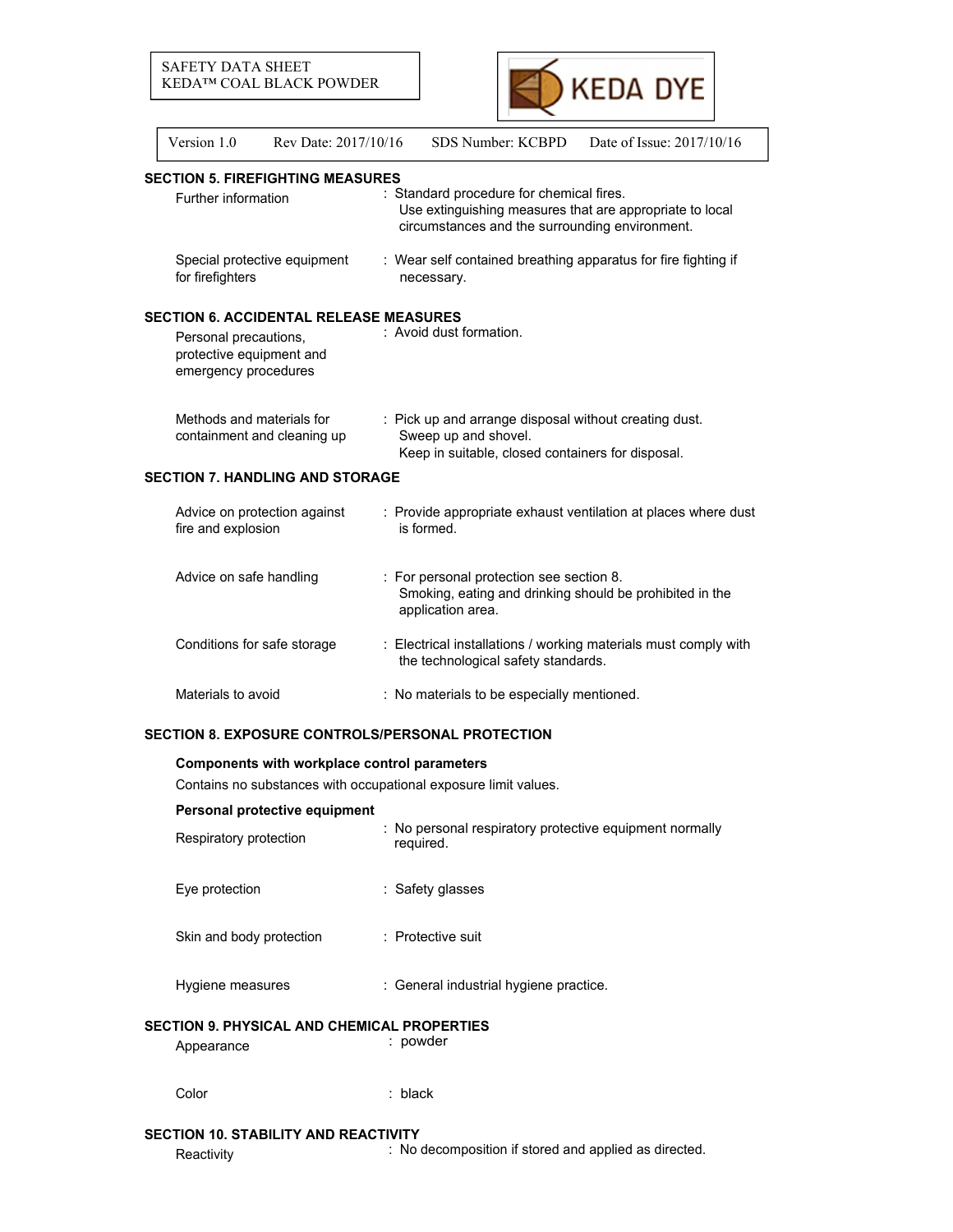# SAFETY DATA SHEET KEDA™ COAL BLACK POWDER



| Version 1.0                           | Rev Date: 2017/10/16                                                                                                                            | SDS Number: KCBPD                                                                                                                                             | Date of Issue: 2017/10/16 |
|---------------------------------------|-------------------------------------------------------------------------------------------------------------------------------------------------|---------------------------------------------------------------------------------------------------------------------------------------------------------------|---------------------------|
| Chemical stability                    |                                                                                                                                                 | : No decomposition if stored and applied as directed.                                                                                                         |                           |
| Possibility of hazardous<br>reactions |                                                                                                                                                 | : Stable under recommended storage conditions.<br>No hazards to be specially mentioned.<br>Dust may form explosive mixture in air.                            |                           |
| Conditions to avoid                   |                                                                                                                                                 | $:$ no data available                                                                                                                                         |                           |
|                                       | SECTION 11. TOXICOLOGICAL INFORMATION                                                                                                           |                                                                                                                                                               |                           |
| <b>Acute toxicity</b>                 |                                                                                                                                                 |                                                                                                                                                               |                           |
|                                       | Not classified based on available information.                                                                                                  |                                                                                                                                                               |                           |
| <b>Product:</b>                       |                                                                                                                                                 |                                                                                                                                                               |                           |
| Acute oral toxicity                   |                                                                                                                                                 | : Acute toxicity estimate: > 5,000 mg/kg<br>Method: Calculation method                                                                                        |                           |
| <b>Skin corrosion/irritation</b>      | Not classified based on available information.                                                                                                  |                                                                                                                                                               |                           |
|                                       | Serious eye damage/eye irritation<br>Not classified based on available information.                                                             |                                                                                                                                                               |                           |
|                                       | Respiratory or skin sensitisation                                                                                                               |                                                                                                                                                               |                           |
|                                       | Skin sensitisation: Not classified based on available information.<br>Respiratory sensitisation: Not classified based on available information. |                                                                                                                                                               |                           |
| Germ cell mutagenicity                | Not classified based on available information.                                                                                                  |                                                                                                                                                               |                           |
| Carcinogenicity                       |                                                                                                                                                 |                                                                                                                                                               |                           |
|                                       | Not classified based on available information.                                                                                                  |                                                                                                                                                               |                           |
| <b>IARC</b>                           |                                                                                                                                                 | No component of this product present at levels greater than or<br>equal to 0.1% is identified as probable, possible or confirmed<br>human carcinogen by IARC. |                           |
| OSHA                                  | carcinogen by OSHA.                                                                                                                             | No component of this product present at levels greater than or<br>equal to 0.1% is identified as a carcinogen or potential                                    |                           |
| NTP                                   | by NTP.                                                                                                                                         | No component of this product present at levels greater than or<br>equal to 0.1% is identified as a known or anticipated carcinogen                            |                           |
| <b>Reproductive toxicity</b>          |                                                                                                                                                 |                                                                                                                                                               |                           |
|                                       | Not classified based on available information.                                                                                                  |                                                                                                                                                               |                           |
| <b>STOT - single exposure</b>         | Not classified based on available information.                                                                                                  |                                                                                                                                                               |                           |
| <b>STOT - repeated exposure</b>       |                                                                                                                                                 |                                                                                                                                                               |                           |
|                                       | Not classified based on available information.                                                                                                  |                                                                                                                                                               |                           |
| <b>Aspiration toxicity</b>            |                                                                                                                                                 |                                                                                                                                                               |                           |
|                                       | Not classified based on available information.                                                                                                  |                                                                                                                                                               |                           |
|                                       |                                                                                                                                                 |                                                                                                                                                               |                           |

# **Further information**

**Product:** Remarks: no data available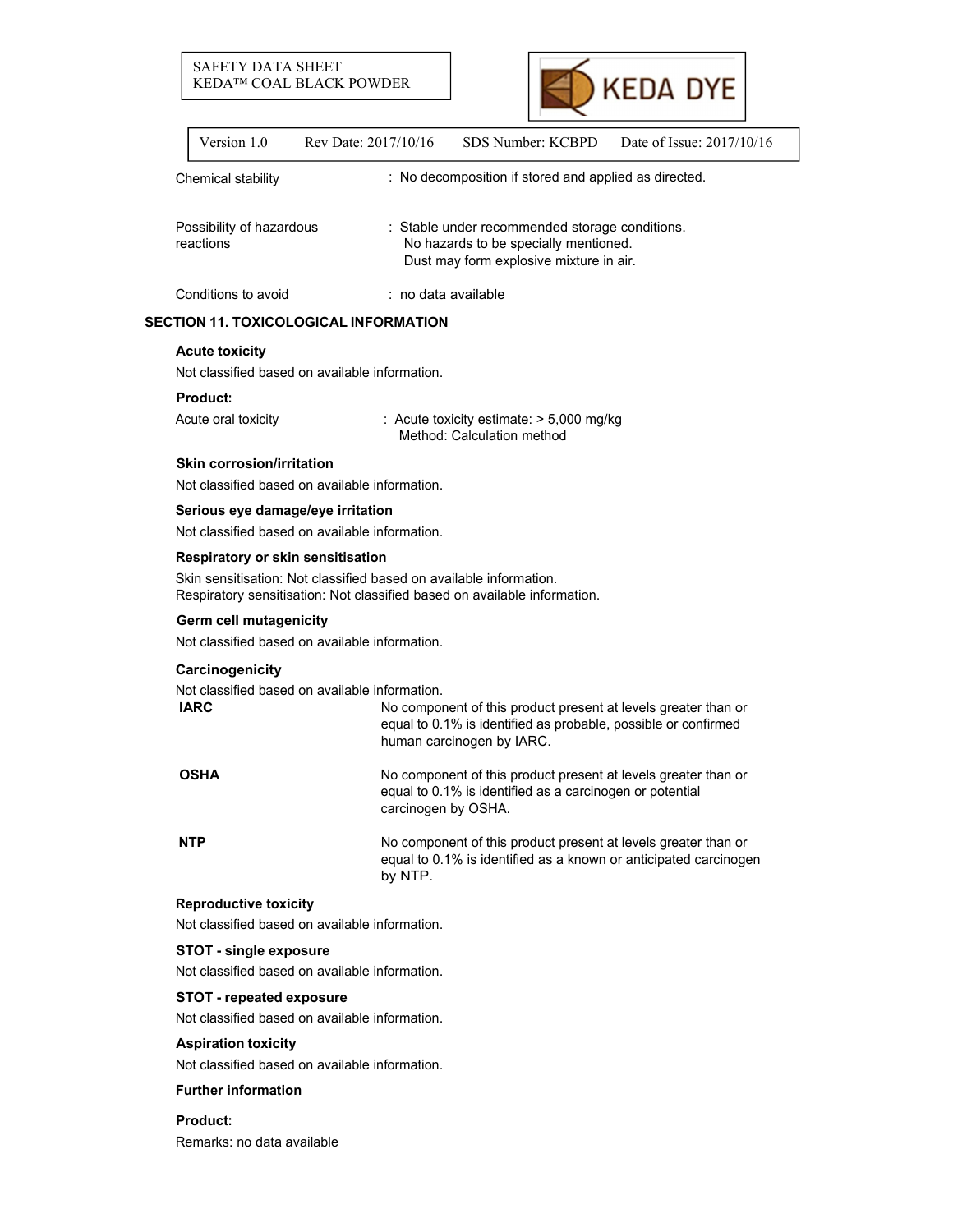

Version 1.0 Rev Date: 2017/10/16 SDS Number: KCBPD Date of Issue: 2017/10/16

# **SECTION 12. ECOLOGICAL INFORMATION**

| <b>Ecotoxicity</b>                                    |                                                                                                                                                                                                                                                                                                                                 |
|-------------------------------------------------------|---------------------------------------------------------------------------------------------------------------------------------------------------------------------------------------------------------------------------------------------------------------------------------------------------------------------------------|
| No data available                                     |                                                                                                                                                                                                                                                                                                                                 |
| Persistence and degradability<br>No data available    |                                                                                                                                                                                                                                                                                                                                 |
| <b>Bioaccumulative potential</b><br>No data available |                                                                                                                                                                                                                                                                                                                                 |
| <b>Mobility in soil</b><br>No data available          |                                                                                                                                                                                                                                                                                                                                 |
| Other adverse effects                                 |                                                                                                                                                                                                                                                                                                                                 |
| <b>Product:</b>                                       |                                                                                                                                                                                                                                                                                                                                 |
| Ozone-Depletion Potential                             | : Regulation: 40 CFR Protection of Environment; Part 82<br>Protection of Stratospheric Ozone - CAA Section 602 Class I<br>Substances<br>Remarks: This product neither contains, nor was<br>manufactured with a Class I or Class II ODS as defined by the<br>U.S. Clean Air Act Section 602 (40 CFR 82, Subpt. A, App.A +<br>B). |
| Additional ecological<br>information                  | $:$ no data available                                                                                                                                                                                                                                                                                                           |

### **SECTION 13. DISPOSAL CONSIDERATIONS**

#### **Disposal methods**

Contaminated packaging : Empty containers should be taken to an approved waste handling site for recycling or disposal.

## **SECTION 14. TRANSPORT INFORMATION**

#### **International Regulations**

#### **UNRTDG**

Not regulated as a dangerous good

### **IATA-DGR**

Not regulated as a dangerous good

#### **IMDG-Code**

Not regulated as a dangerous good

### **Transport in bulk according to Annex II of MARPOL 73/78 and the IBC Code**

Not applicable for product as supplied.

#### **National Regulations**

**49 CFR** Not regulated as a dangerous good

## **SECTION 15. REGULATORY INFORMATION**

### **EPCRA - Emergency Planning and Community Right-to-Know Act**

#### **CERCLA Reportable Quantity**

This material does not contain any components with a CERCLA RQ.

#### **SARA 304 Extremely Hazardous Substances Reportable Quantity**

This material does not contain any components with a section 304 EHS RQ.